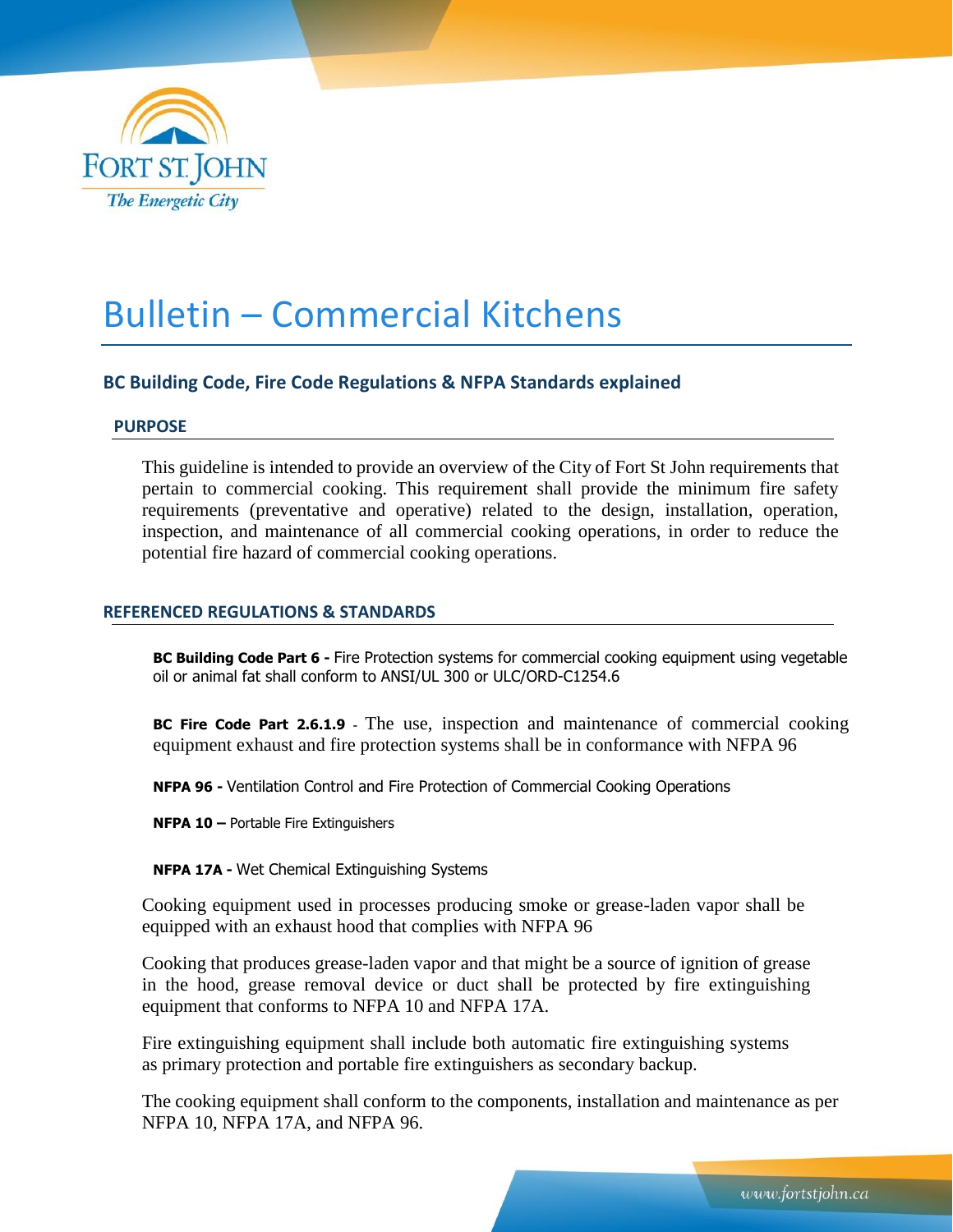## **EXAMPLES OF COOKING CLASSES**

# **Class 1 Cooking Operations (grease-laden vapors)**

A Class 1 Cooking Operation is defined as any cooking process which produces significant smoke or grease-laden vapors, and includes any equipment which has been designed by the manufacturer to be able to produce significant smoke or grease-laden vapors, except where specifically approved under another Class. Class 1 cooking operations require Type 1 Hood Duct and Fixed Suppression systems

## **Examples of Class 1 Cooking equipment include the following commercial equipment:**

- Range (burners or hot top), stove, hot plate (gas burner, electric coil or flat top), induction cooker, electric frying pan, convection oven if used for cooking chicken wings or other bulk meats, oven if used for roasting meat, char broiler, wok, fry grill, griddle, salamander, deep fat fryer, pan frying, barbecue, rotisserie, Don air vertical broiler, tilting skillet, braising pan, any equipment recommended to have fire suppression by the manufacturer, any equipment which produces or has been designed by the manufacturer to have the potential to produce comparable amounts of smoke or grease. [NFPA 96, A.10.1.2]
- Cooking operations which receive complaints of producing objectionable odors or are found to cause interior build-up of grease or smoke residue (Provincial Health Act).

#### **The Following requirements apply to Class 1 cooking operations:**

- Commercial Listed Type 1 Hood of 16 Gauge welded Carbon steel or 18 Gauge Stainless steel with fully welded seams. Hood shall include listed vertical filters on a 45 deg angle.
- Duct constructed of 16 Gauge Carbon steel or 18 Gauge Stainless steel Fully welded and vapor tight. No penetrations are permitted in the Duct (screws, rivets, etc.)
- Fixed "K" Fire Suppression System installed in the hood and duct, with a fusible link located in the hood/duct plenum and suppression nozzles located in the hood and duck where appropriate. The fan must stay on after the hood suppression system has been activated.
- A remote pull station for the suppression system is required along with signage for its use.
- The Fan shall be located on the roof of the occupancy, be an Up-Blast type, discharge 42" above the roof, and mounted using a hinge kit to allow for inspection/cleaning access.
- A Portable "K" extinguisher is required to be mounted with signage for use near an exit point in the kitchen.
- Make-up air system shall have an auto-disconnect relay when suppression system activated.
- Ventilation system shall be interlocked to the Make-up air system to ensure air balance.
- There must be an audible device connected to the fixed extinguisher system, connected to a fire alarm system or other audible device so that when the suppression system is activated it has an audible sound.

Gas fired Appliances shall have a gas valve solenoid to turn off the supply of fuel when suppression system is triggered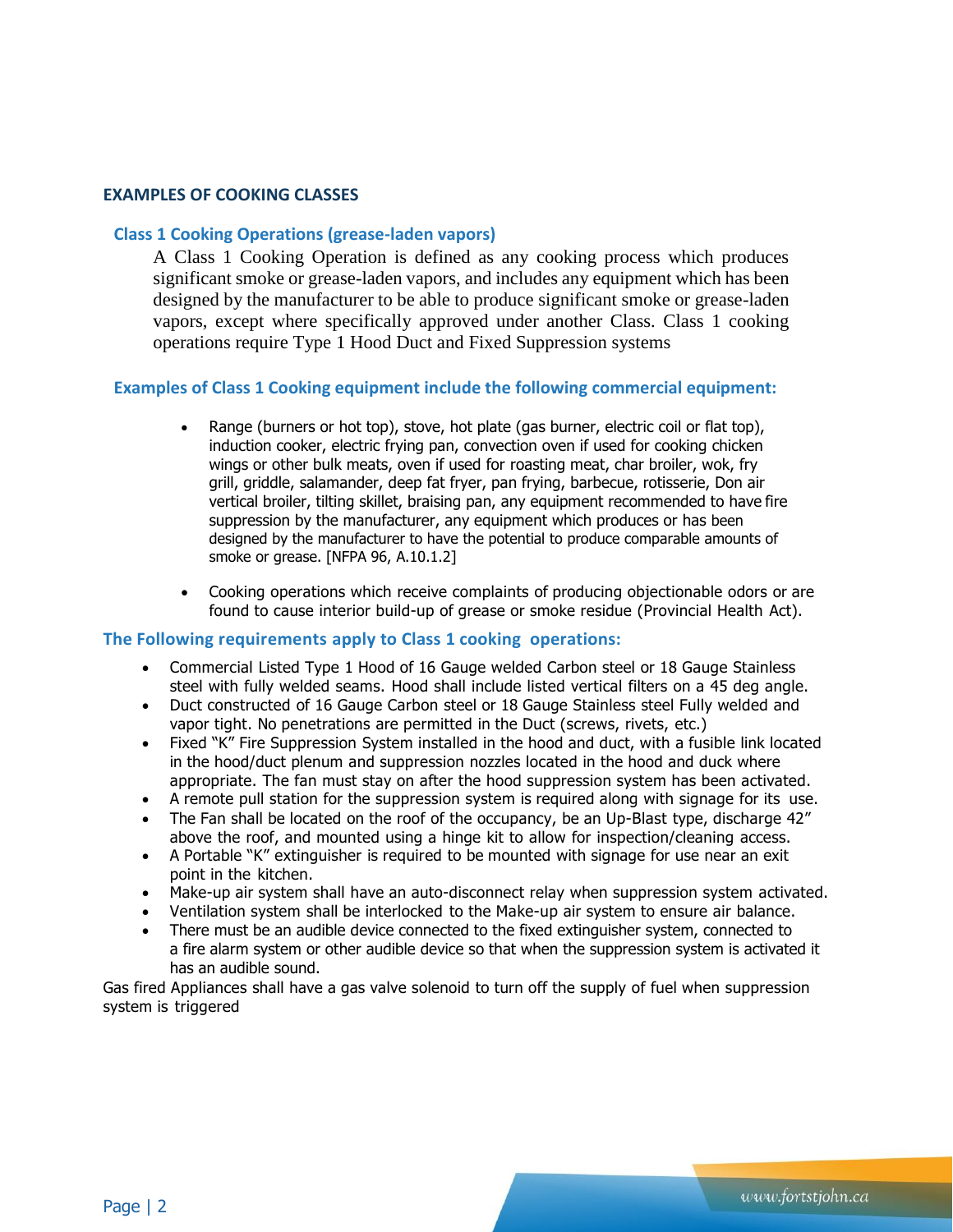# **Class 2 Cooking Operations (steam and heat removal)**

A Class 2 Cooking Operation is defined as any cooking equipment or process which produces significant steam or heat **but does not produce grease-laden vapors.** lf an appliance is designed with the potential for Class 1 Cooking, and will only be used for Class 2 cooking, then the following additional requirements will apply:

- 1) A metal sign securely mounted to the front of the hood embossed with the following words sized and colored so that the can be easily read and understood. "COOKING CAUSING GREASE-LADEN VAPOURS IS NOT PERMITTED EXHAUST SYSTEM IS DESIGNED FOR STEAM AND HEAT REMOVAL ONLY."
- 2) Hood and Duct to be constructed of 16 Gauge carbon-steel or 18 Gauge Stainless Steel, fully welded and vapor tight.
- 3) Hood and Duct clearance to combustibles remain the same as Type 1 systems.
- 4) Listed Access Panels are required for every turn in the duct, and every 10' of duct.

Examples of Class 2 Cooking equipment include any of the following if they are >6kW (20,478 BTU/h):

- Closed pizza oven, conveyor pizza oven if used only for pizza or bread,
- Baking oven, pastry oven, warming oven, open Bain Marie, range
- Coffee roaster, hot dog display heater, popcorn maker, roll warmer, steam reconstitution device, steamer.

**If an inspection of a Class 2 cooking operation is found to be producing grease laden vapors, the inspector will either require an immediate menu change, or an upgrade to a compliant Type 1 system.**

# **Class 4 Cooking Operations (self-contained)**

Class 4 Cooking Operation is defined as cooking equipment listed by an accredited certification organization such as ULC, or ETL to ventilate into the room. These devices typically have their own fire suppression and grease filtering systems.

# **Examples of Class 4 cooking equipment include:**

- Giles Vent less Hood Fryer (previously called Chester Fried Vent less Hood Fryer)
- Perfect Fryer PFC model series, vent less commercial deep fat fryers, Belshaw Donut Robot Fryer with insider vent less cabinet